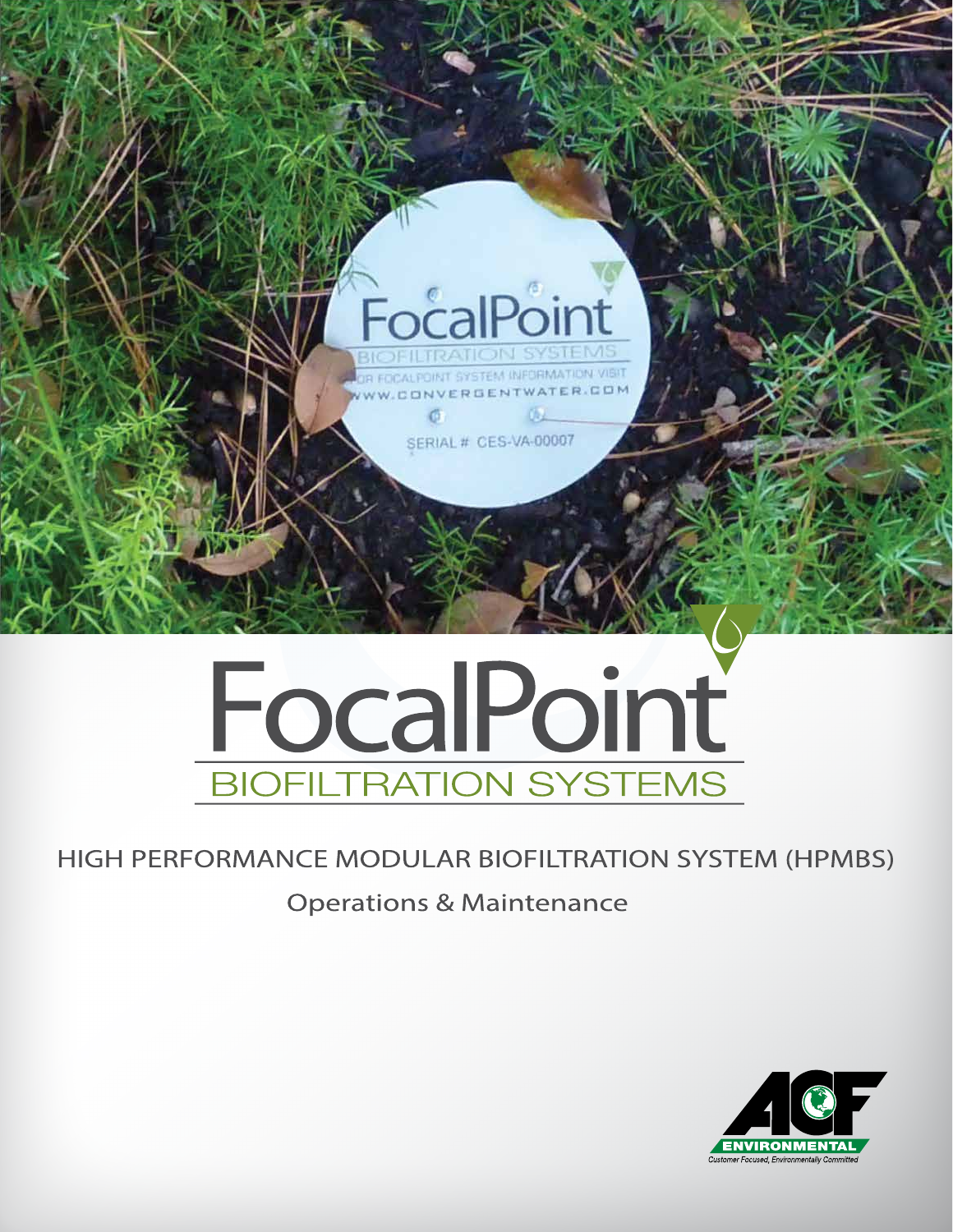

#### GENERAL DESCRIPTION

The following general specifcations describe the general operations and maintenance requirements for the FocalPoint® High Performance Modular Biofltration System (HPMBS). The system utilizes physical, chemical and biological mechanisms of a soil, plant and microbe complex to remove pollutants typically found in urban stormwater runoff. The treatment system is a fully equipped, modular, constructed in place system designed to treat contaminated runof.

Stormwater enters the FocalPoint® HPMBS, is fltered by the High Flow Biofltration Media and passes through to the underdrain/storage system where the treated water is detained, retained or infltrated to sub-soils, prior to discharge to the storm sewer system of any remaining flow.

Higher flows bypass the FocalPoint<sup>®</sup> HPMBS via a downstream inlet or other overflow conveyance. Maintenance is a simple, inexpensive and safe operation that does not require confned space entry, pumping or vacuum equipment, or specialized tools. Properly trained landscape personnel can efectively maintain FocalPoint® HPMBS by following instructions in this manual.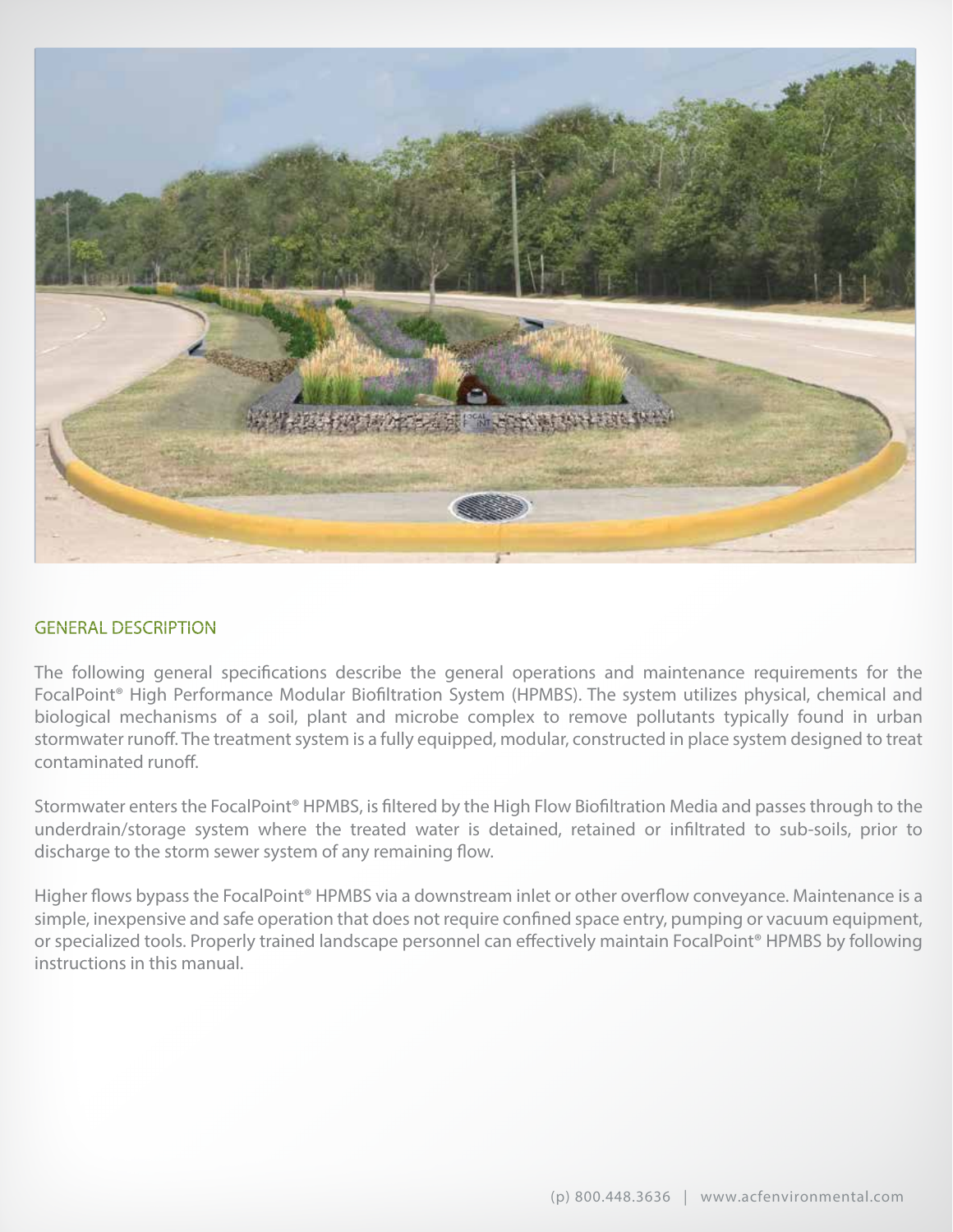

#### BASIC OPERATIONS

FocalPoint® is a modular, high performance biofltration system that often works in tandem with other integrated management practices (IMP). Contaminated stormwater runoff enters the biofiltration bed through a conveyance swale, planter box, or directly through a curb cut or false inlet. Energy is dissipated by a rock or vegetative dissipation device and is absorbed by a 3-inch layer of aged, double shredded hardwood mulch, with fnes removed, (when specifed) on the surface of the biofltration media.

As the water passes through the mulch layer, most of the larger sediment particles and heavy metals are removed through sedimentation and chemical reactions with the organic material in the mulch. Water passes through the biofltration media where the fner particles are removed and numerous chemical reactions take place to immobilize and capture pollutants in the soil media.

The cleansed water passes into the underdrain/storage system and remaining flows are directed to a storm sewer system or other appropriate discharge point. Once the pollutants are in the soil, bacteria begin to break down and metabolize the materials and the plants begin to uptake and metabolize the pollutants. Some pollutants such as heavy metals, which are chemically bound to organic particles in the mulch, are released over time as the organic matter decomposes to release the metals to the feeder roots of the plants and the cells of the bacteria in the soil where they remain and are recycled. Other pollutants such as phosphorus are chemically bound to the soil particles and released slowly back to the plants and bacteria and used in their metabolic processes. Nitrogen goes through a variety of very complex biochemical processes where it can ultimately end up in the plant/bacteria biomass, turned to nitrogen gas or dissolves back into the water column as nitrates depending on soil temperature, pH and the availability of oxygen. The pollutants ultimately are retained in the mulch, soil and biomass with some passing out of the system into the air or back into the water.

#### DESIGN AND INSTALLATION

Each project presents diferent scopes for the use of FocalPoint® HPMBS. To ensure the safe and specifed function of this stormwater BMP, Convergent Water Technologies and/or its Value Added Resellers (VAR) review each application before supply. Information and design assistance is available to the design engineer during the planning process. Correct FocalPoint® sizing is essential to optimum performance. The engineer shall submit calculations for approval by the local jurisdiction when required. The contractor and/or VAR is responsible for the correct installation of FocalPoint® HPMBS units as described in approved plans. A comprehensive installation manual is available at www.convergentwater.com.



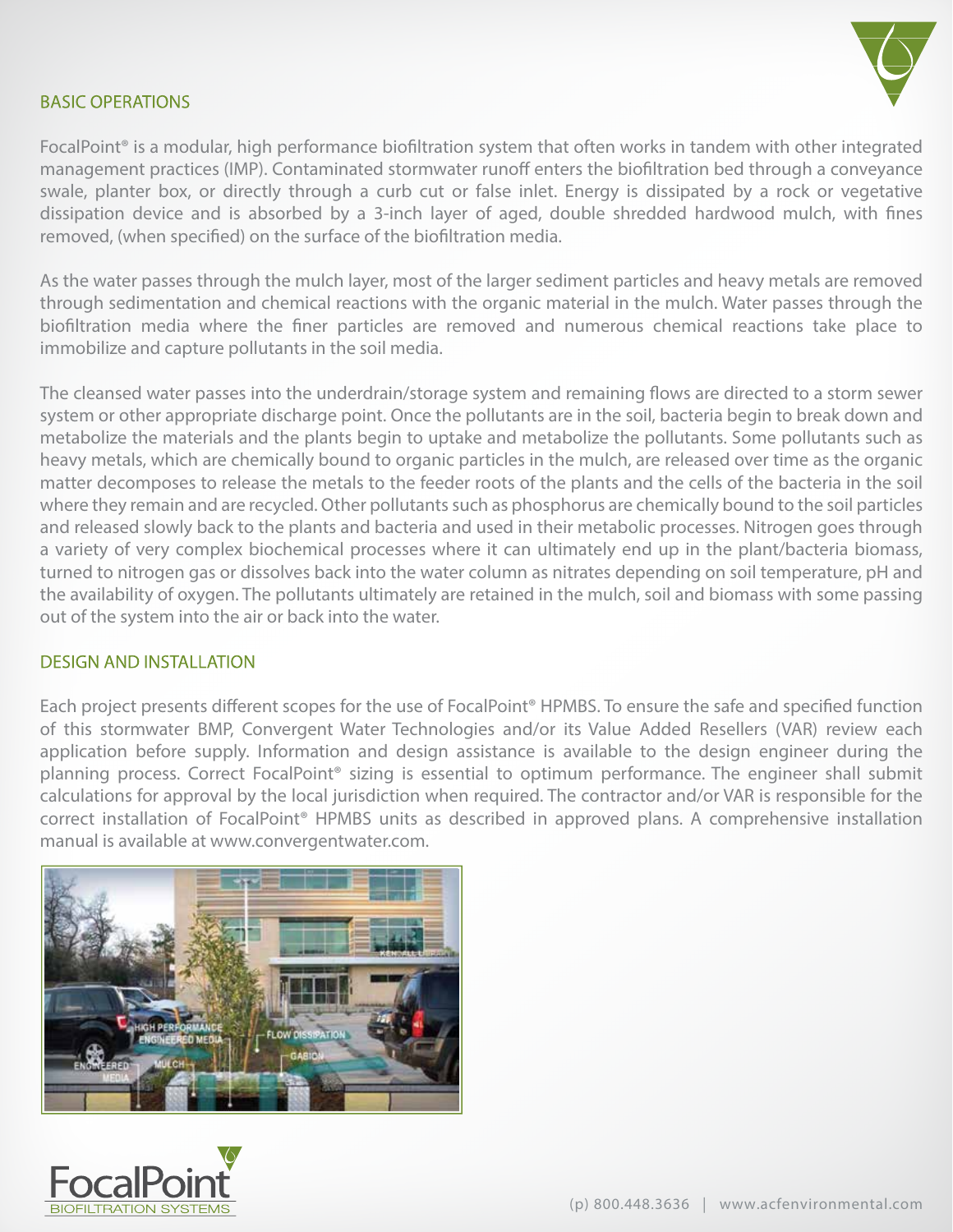#### MAINTENANCE

#### Why Maintain?

All stormwater treatment systems require maintenance for efective operation. This necessity is often incorporated in your property's permitting process as a legally binding BMP maintenance agreement. Other reasons for maintenance include:

- Avoid legal challenges from your jurisdiction's maintenance enforcement program.
- Prolong the lifespan of your FocalPoint® HPMBS.
- Avoid costly repairs.
- Help reduce pollutant loads leaving your property.

Simple maintenance of the FocalPoint® HPMBS is required to continue efective pollutant removal from stormwater runoff before any discharge into downstream waters. This procedure will also extend the longevity of the living biofltration system. The unit will recycle and accumulate pollutants within the biomass, but may also subjected to other materials entering the surface of the system. This may include trash, silt and leaves etc. which will be contained above the mulch and/or biofltration media layer. Too much silt may inhibit the FocalPoint's® HPMBS fow rate, which is a primary reason for system maintenance. Removal of accumulated silt/sediment and/or replacement of the mulch layer (when specifed), is an important activity that prevents over accumulation of such silt/sediment.

#### When to Maintain?

Convergent Water Technologies and/or its VAR includes a 1-year maintenance plan with each system purchased. Annual included maintenance consists of two (2) scheduled maintenance visits. Additional maintenance may be necessary depending on sediment and trash loading (by Owner or at additional cost). The start of the maintenance plan begins when the system is activated for full operation. Full operation is defned as when the site is appropriately stabilized, the unit is installed and activated (by VAR), i.e., when mulch (if specifed) and plantings are added.

Activation should be avoided until the site is fully stabilized (full landscaping, grass cover, fnal paving and street sweeping completed). Maintenance visits are scheduled seasonally; the spring visit aims to clean up after winter loads including salts and sands. The fall visit helps the system by removing excessive leaf litter.

A frst inspection to determine if maintenance is necessary should be performed at least twice annually after storm events of greater than (1) one inch total depth (subject to regional climate). Please refer to the maintenance checklist for specifc conditions that indicate if maintenance is necessary.

It has been found that in regions which receive between 30-50 inches of annual rainfall, (2) two visits are generally required. Regions with less rainfall often only require (1) one visit per annum. Varying land uses can afect maintenance frequency.

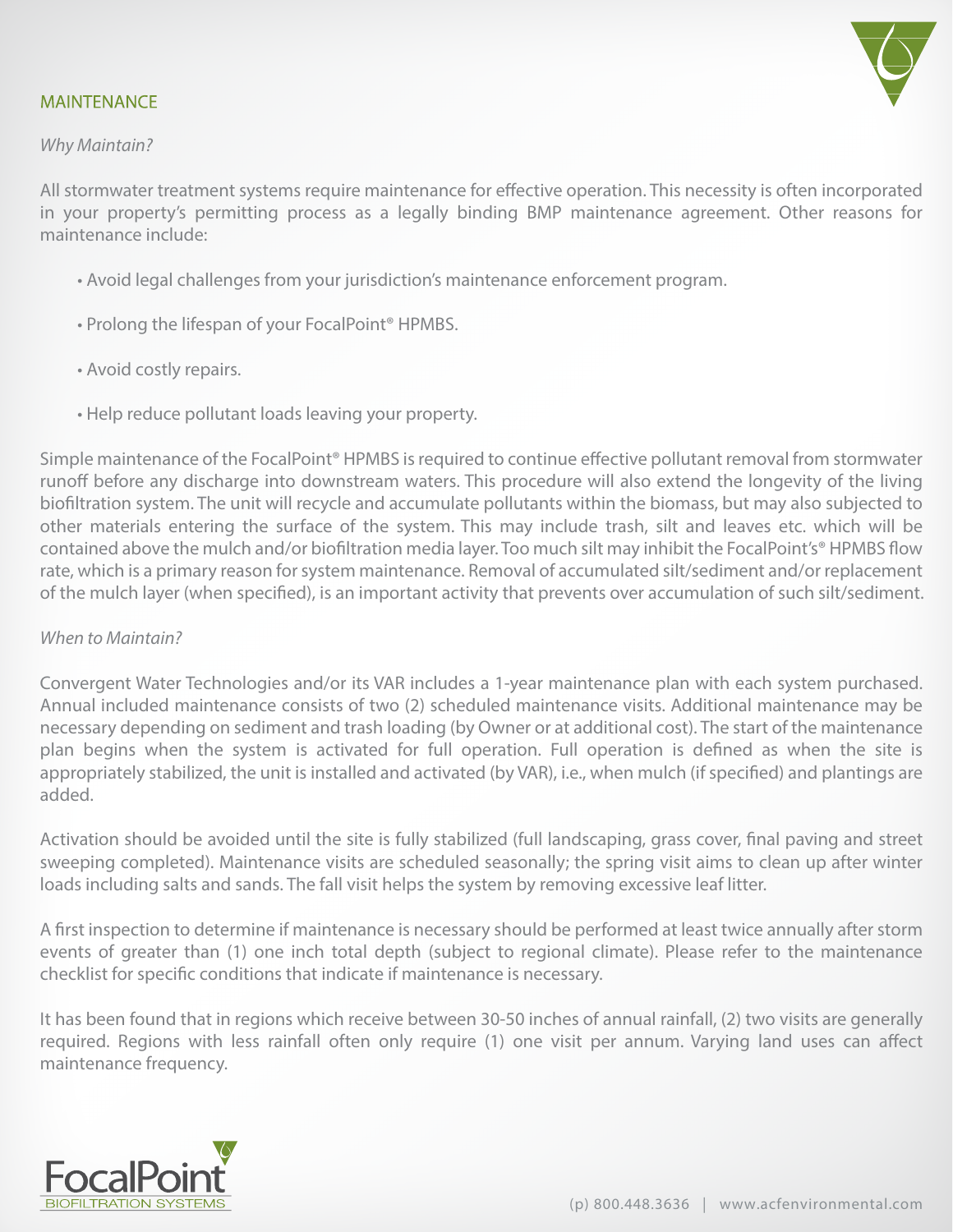

Some sites may be subjected to extreme sediment or trash loads, requiring more frequent maintenance visits. This is the reason for detailed notes of maintenance actions per unit, helping the VAR/Maintenance contractor and Owner predict future maintenance frequencies, refecting individual site conditions.

Owners must promptly notify the VAR/Maintenance contractor of any damage to the plant(s), which constitute(s) an integral part of the biofltration technology. Owners should also advise other landscape or maintenance contractors to leave all maintenance of the FocalPoint® HPMBS to the VAR/Maintenance contractor (i.e. no pruning or fertilizing).

#### EXCLUSION OF SERVICES

It is the responsibility of the owner to provide adequate irrigation when necessary to the plant(s) in the FocalPoint® HPMBS.

Clean up due to major contamination such as oils, chemicals, toxic spills, etc. will result in additional costs and are not covered under the VAR/Maintenance contractor maintenance contract. Should a major contamination event occur, the Owner must block off the outlet pipe of the FocalPoint® (where the cleaned runoff drains to, such as drop-inlet) and block off the point where water enters of the FocalPoint® HPMBS. The VAR/Maintenance contractor should be informed immediately.

#### MAINTENANCE VISIT SUMMARY

Each maintenance visit consists of the following simple tasks (detailed instructions below).

- 1. Inspection of FocalPoint® HPMBS and surrounding area
- 2. Removal of debris, trash and mulch
- 3. Mulch replacement
- 4. Plant health evaluation (including measurements) and pruning or replacement as necessary
- 5. Clean area around FocalPoint® HPMBS
- 6. Complete paperwork, including date stamped photos of the tasks listed above.

#### MAINTENANCE TOOLS, SAFETY EQUIPMENT AND SUPPLIES

Ideal tools include: camera, bucket, shovel, broom, pruners, hoe/rake, and tape measure. Appropriate Personal Protective Equipment (PPE) should be used in accordance with local or company procedures. This may include impervious gloves where the type of trash is unknown, high visibility clothing and barricades when working in close proximity to traffic and also safety hats and shoes.

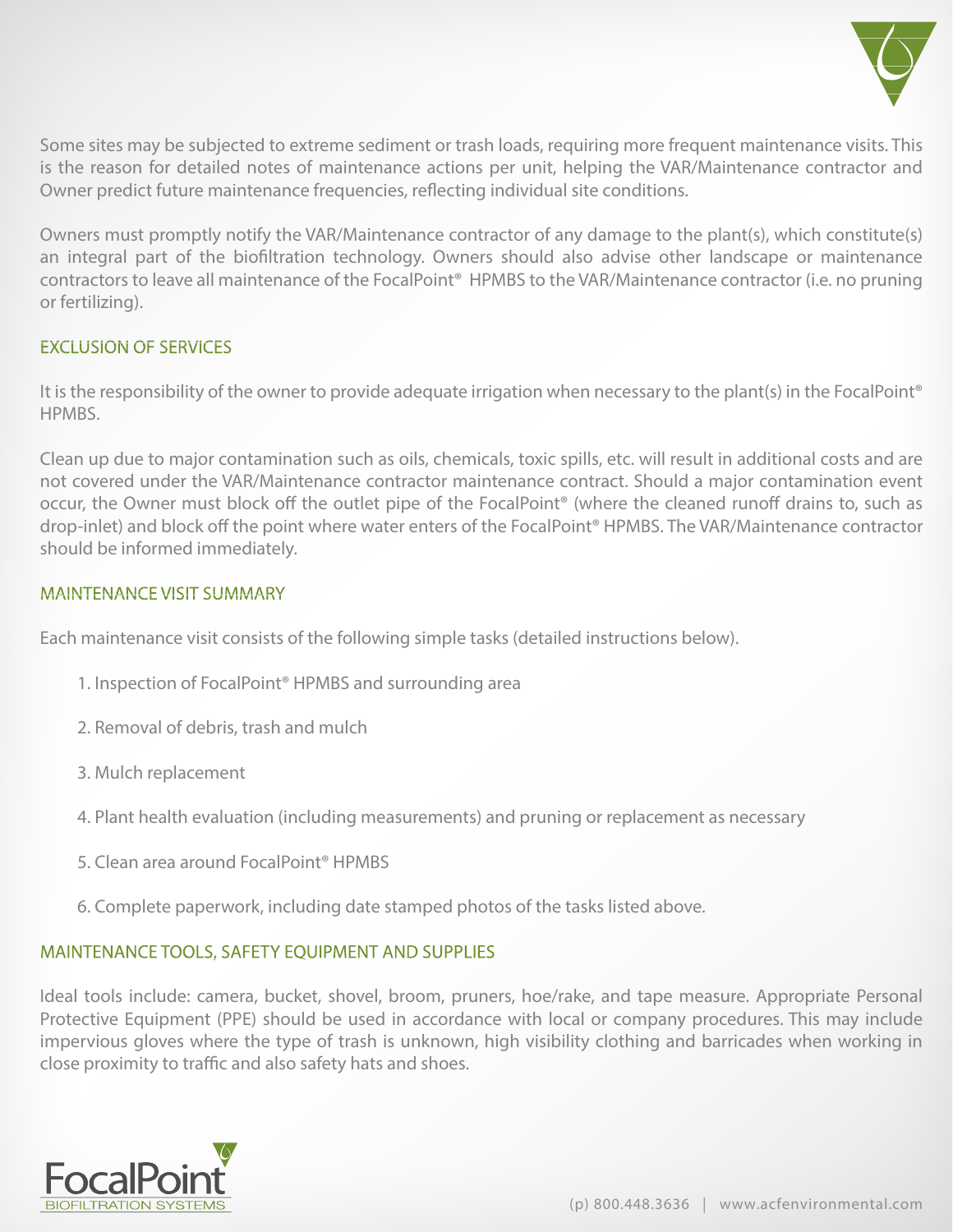#### MAINTENANCE VISIT PROCEDURE



| Inspection of FocalPoint <sup>®</sup> HPMBS and surrounding area                                                                                                                                                                                                                                                                                                                                                                                                                  |                              |                                                                  |                        |  |  |  |  |
|-----------------------------------------------------------------------------------------------------------------------------------------------------------------------------------------------------------------------------------------------------------------------------------------------------------------------------------------------------------------------------------------------------------------------------------------------------------------------------------|------------------------------|------------------------------------------------------------------|------------------------|--|--|--|--|
| Record individual unit before maintenance with photograph (numbered). Record on Maintenance Report (see example<br>in this document) the following:                                                                                                                                                                                                                                                                                                                               |                              |                                                                  |                        |  |  |  |  |
| — Standing Water<br>$\rightarrow$ Is Bypass Inlet Clear?                                                                                                                                                                                                                                                                                                                                                                                                                          | yes no<br>yes no             | → Damage to HPMBS System<br>to Overflow conveyance               | yes no<br>yes no       |  |  |  |  |
| Removal of Silt / Sediment / Clay                                                                                                                                                                                                                                                                                                                                                                                                                                                 |                              |                                                                  |                        |  |  |  |  |
| Dig out silt (if any) and mulch and remove trash & foreign items.                                                                                                                                                                                                                                                                                                                                                                                                                 |                              |                                                                  |                        |  |  |  |  |
| Silt / Clay Found?<br>$\overline{\phantom{a}}$ Cups / Bags Found?                                                                                                                                                                                                                                                                                                                                                                                                                 | yes   $no$  <br>yes   $no +$ | Leaves?<br>Volume of material removed _______ (volume or weight) | yes no                 |  |  |  |  |
| Removal of debris, trash and mulch                                                                                                                                                                                                                                                                                                                                                                                                                                                |                              |                                                                  |                        |  |  |  |  |
| After removal of mulch and debris, measure distance from the top of the FocalPoint <sup>®</sup> HPMBS engineered media soil to<br>the flow line elevation of the adjacent overflow conveyance. If this distance is greater than that specified on the plans<br>(typ. 6" - 12"), add media (not top soil or other) to recharge to the distance specified.<br>$\rightarrow$ Distance to media surface to flow line of overflow conveyance (inches) ________                         |                              |                                                                  |                        |  |  |  |  |
| → # of Buckets of Media Added _______                                                                                                                                                                                                                                                                                                                                                                                                                                             |                              |                                                                  |                        |  |  |  |  |
| <b>Mulch Replacement</b>                                                                                                                                                                                                                                                                                                                                                                                                                                                          |                              |                                                                  |                        |  |  |  |  |
| Most maintenance visits require only replacement mulch (if utilized) which must be, aged, double shredded hardwood<br>mulch with fines removed. For smaller projects, one cubic foot of mulch will cover four square feet of biofiltration bed,<br>and for larger projects, one cubic yard of mulch will cover 108 square feet of biofiltration bed. Some visits may require<br>additional FocalPoint <sup>®</sup> HPMBS engineered soil media available from the VAR/Contractor. |                              |                                                                  |                        |  |  |  |  |
| → Add double shredded, aged hardwood mulch which has been screened to remove fines, evenly across the entire<br>biofiltration media bed to a depth of 3".<br>$-$ Clean accumulated sediment from energy dissipation system at the inlet to the FocalPoint <sup>®</sup> HPMBS to allow for<br>entry of trash during a storm event.                                                                                                                                                 |                              |                                                                  |                        |  |  |  |  |
| Plant health evaluation and pruning or replacement as necessary                                                                                                                                                                                                                                                                                                                                                                                                                   |                              |                                                                  |                        |  |  |  |  |
| Examine the plant's health and replace if dead or dying.<br>Prune as necessary to encourage growth in the correct directions                                                                                                                                                                                                                                                                                                                                                      |                              |                                                                  |                        |  |  |  |  |
| - Height above Grate (feet)<br>→ Width at Widest point (feet) ______                                                                                                                                                                                                                                                                                                                                                                                                              |                              | $\overline{\phantom{a}}$ Health<br>$\lnot$ Damage to Plant       | alive   dead<br>yes no |  |  |  |  |
| Clean area around FocalPoint <sup>®</sup> HPMBS                                                                                                                                                                                                                                                                                                                                                                                                                                   |                              |                                                                  |                        |  |  |  |  |
| $\overline{\phantom{a}}$ Clean area around unit and remove all refuse to be disposed of appropriately.                                                                                                                                                                                                                                                                                                                                                                            |                              |                                                                  |                        |  |  |  |  |
| <b>Complete paperwork</b>                                                                                                                                                                                                                                                                                                                                                                                                                                                         |                              |                                                                  |                        |  |  |  |  |
| $\rightarrow$ Deliver Maintenance Report and photographs as appropriate.<br>$\rightarrow$ Some jurisdictions may require submission of maintenance reports in accordance with approvals.<br>$\rightarrow$ It is the responsibility of the Owner to comply with local regulations.                                                                                                                                                                                                 |                              |                                                                  |                        |  |  |  |  |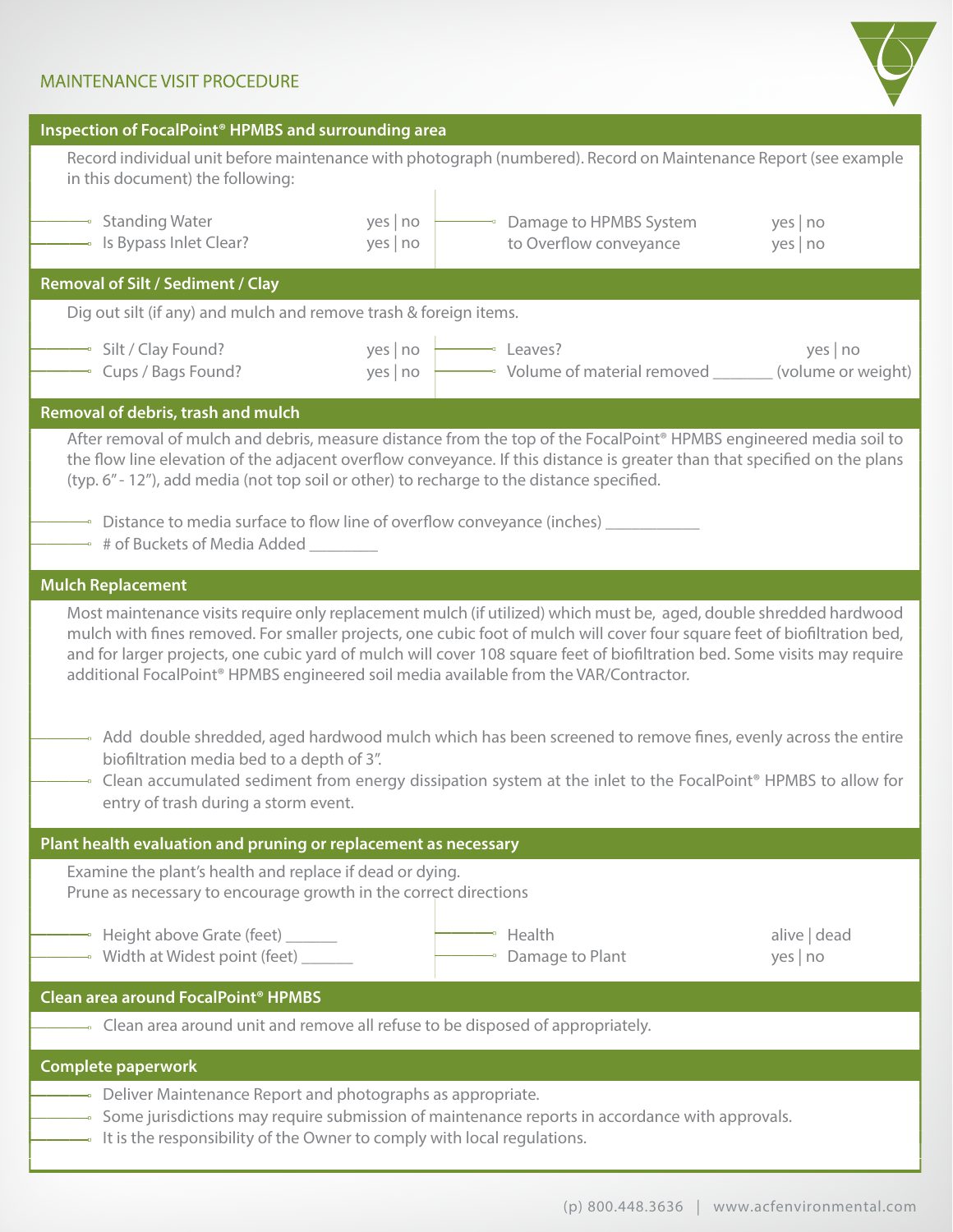

## FocalPoint Warranty

Seller warrants goods sold hereunder against defects in materials and workmanship only, for a period of (1) year from date the Seller activates the system into service. Seller makes no other warranties, express or implied.

Seller's liability hereunder shall be conditioned upon the Buyer's installation, maintenance, and service of the goods in strict compliance with the written instructions and specifcations provided by the Seller. Any deviation from Seller's instructions and specifcations or any abuse or neglect shall void warranties.

In the event of any claim upon Seller's warranty, the burden shall be upon the Buyer to prove strict compliance with all instructions and specifcations provided by the Seller.

Seller's liability hereunder shall be limited only to the cost or replacement of the goods. Buyer agrees that Seller shall not be liable for any consequential losses arising from the purchase, installation, and/or use of the goods.